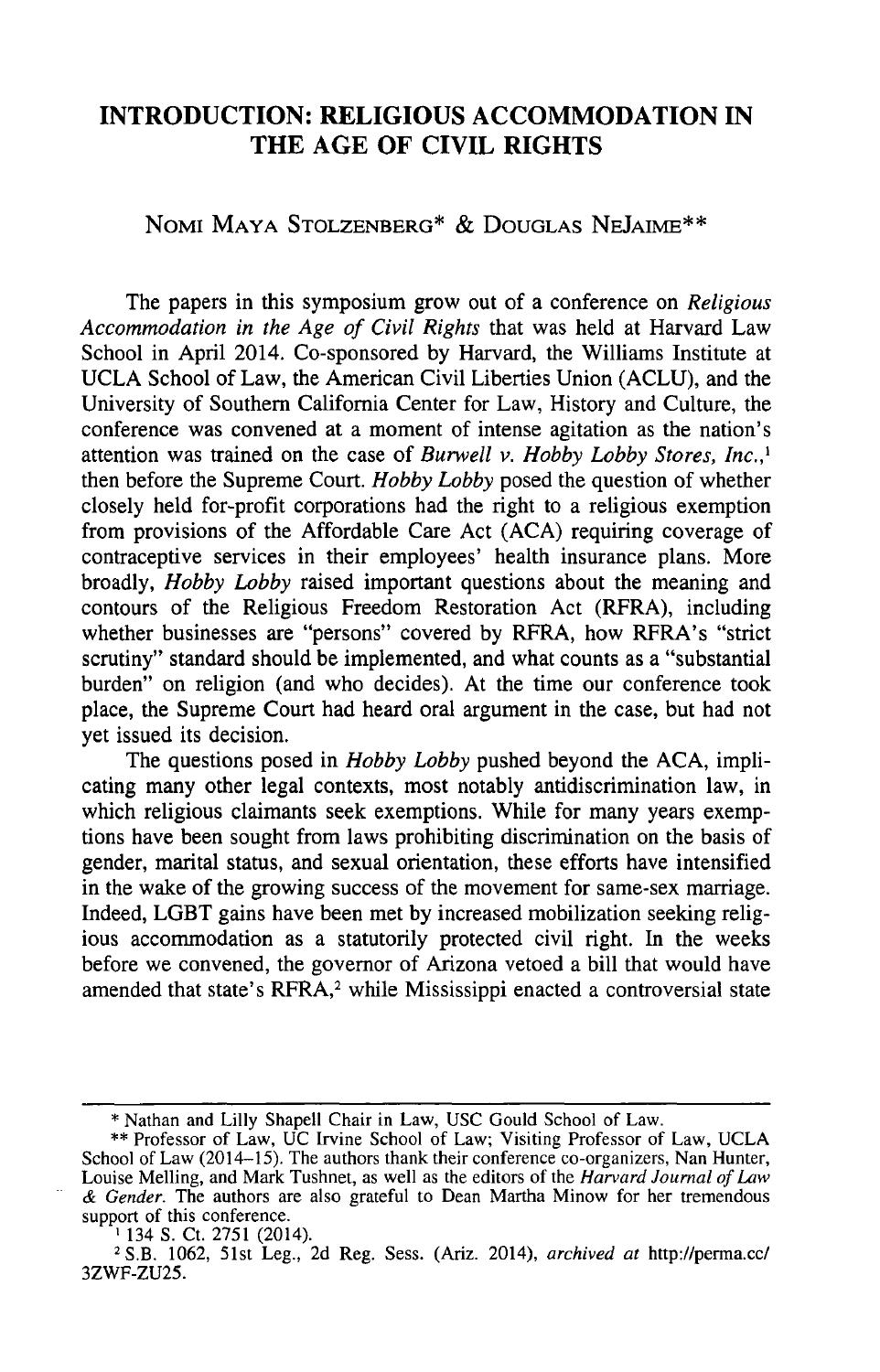RFRA.3 Scholars and advocates (many of whom participated in the conference) wrote influential letters on both sides of these debates.<sup>4</sup>

The irony is that an issue that today is highly polarized, following the well-worn script of "culture war" politics, commanded support across the political spectrum as recently as the early 1990s. The federal RFRA was passed with the support of a coalition of liberal civil libertarians and religious conservatives, both of whom saw the right to religious exemptions as a civil right. Indeed, it is important to remember that claims to religious accommodation are raised by many different kinds of religious groups in many different contexts, many of which do not follow the "culture war" script, and are supported by both liberal and conservative advocates for the protection of religious minorities.<sup>5</sup> But as religious exemptions have become a key issue in conflicts between religious conservatives and those supporting contraceptive equity and marriage equality, the perception has grown that reproductive and LGBT rights are imperiled by religious accommodation. Accordingly, today we see a confrontation between advocates for gender and LGBT equality and advocates for religious exemptions.

In the face of this politically volatile situation, we sought to bring together leading figures from both sides of the debate. The level of interest was so intense and the number of participants so large that the conference proceedings are being published in symposia in three separate journals. The authors featured in this symposium issue of the *Harvard Journal of Law and Gender* are not only respected authorities on law and religion but also central figures in the ongoing legal and political debates over religious accommodation. They have played key roles in recent events, and in some cases in the longer history of the battle over religious accommodation. Some of the contributors are scholars who have shaped the very field. Ira "Chip" Lupu and Mark Tushnet, long considered two of the country's most influential scholars of law and religion, are uniquely situated to contextualize the present moment in the longer arc of religious accommodations law. Other authors in this volume are also visibly shaping on-the-ground approaches to questions of religious exemption. Frederick Gedicks's attention to the Establishment Clause issues posed by the accommodation sought in *Hobby Lobby* sparked significant academic and popular debate leading up to the Court's

**I** S.B. 2681, 2014 Leg., Reg. Sess. (Miss. 2014), *archived at* http://perma.cc/2CDC-8AY7.

*<sup>4</sup> Compare* Letter from Douglas Laycock, Professor, Univ. of Va. Sch. of Law, et al. to Janice K. Brewer, Governor of Ariz. (Feb. 25, 2014), *archived at* http://perma.cc/ 3P8V-CD5R, *with* Letter from Ira C. Lupu, Professor of Law, George Washington Univ. Sch. of Law, et al. to Phillip Gunn, Speaker, Miss. House of Representatives et al. (Mar. 10, 2014), *archived at* http://perma.cc/3U2M-L2LW.

<sup>&</sup>lt;sup>5</sup> A current example is a case now before the Supreme Court in which a Muslim inmate is seeking an exemption from prison rules forbidding beards under the Religious Land Use and Institutionalized Persons Act (RLUIPA). Holt v. Hobbs, 509 F. App'x 561 (8th Cir. 2013) *cert. granted,* 134 **S.** Ct. 1490 (2014) *cert. limited,* 134 **S.** Ct. 1512  $(2014)$ .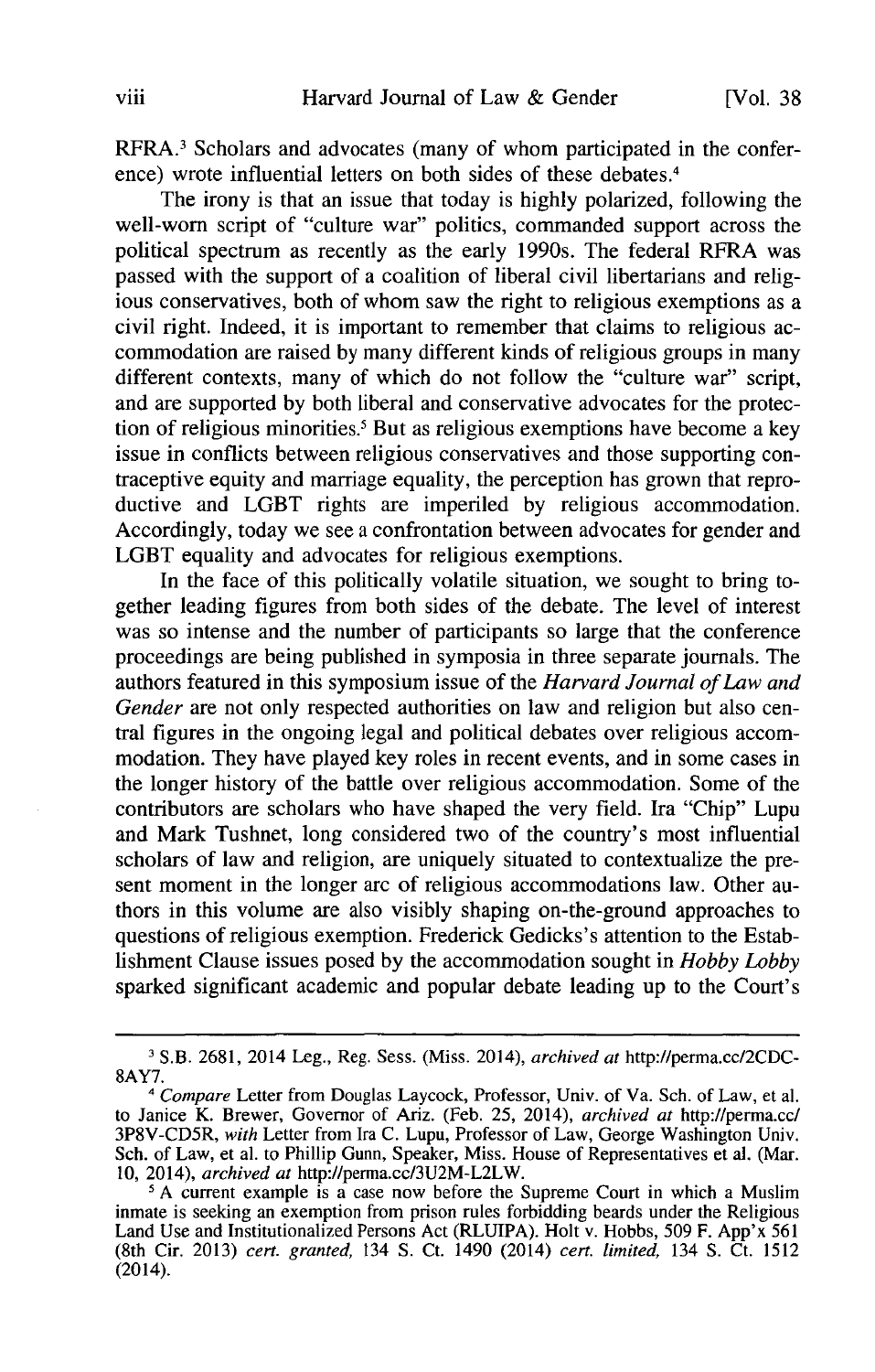decision. Thomas Berg, who seeks to make space for both progressive state action and religious exemptions, has influenced debates in the contexts of both the ACA's contraceptive coverage requirement and same-sex marriage. Elizabeth Sepper, the newest voice among the authors, centers important concerns with gender and sexual orientation equality in ongoing conflicts over religious accommodation in the contexts of abortion, contraception, and same-sex marriage. And, finally, one of the contributors is among the nation's most influential lawyers working on questions of religious accommodation. Louise Melling is the Director of the ACLU's Center for Liberty, where she leads the ACLU's work on questions of religious exemptions in the domains of reproductive rights and gender and LGBT equality. Indeed, directing work at an organization that supported RFRA but now finds itself defending against RFRA's expanding reach, Melling's perspective grows out of the very shifts that brought us to this moment.

The Articles that follow address the key issues shaping the current debate. These range from the small-bore but nonetheless vitally important questions of how to conceptualize the elements of RFRA's standard of review, to questions of what principles, such as an injunction against thirdparty harm, should limit accommodation, to the fundamental question of whether a judicially protected right to religious accommodation should be recognized at all. It may seem like an exercise in futility to be arguing against religious accommodation (as a judicially protected right) *tout court.* After all, since the conference was held, the Supreme Court handed down its decision in *Hobby Lobby,* upholding the right to a religious exemption claimed under RFRA and enunciating reasoning that seemingly represents a high-water mark for judicial protection. Yet, in their contributions, Professors Tushnet and Lupu put forth arguments suggesting that the notion that religious accommodation has triumphed may be premature. According to Professor Tushnet, "[c]ontemporary controversies suggest that it can no longer serve as a master concept for the field."<sup>6</sup> Advancing a "pro-religion" argument against a broad right to judicial accommodation, Professor Tushnet's historical survey and political analysis of the forces behind the development of the principle of religious accommodation over the last thirty years indicate that such a principle may have run its course.

Professor Lupu similarly suggests not just that a sweeping regime of religious exemptions is a "dubious enterprise,"7 but that it will prove not to be sustainable. He predicts that, as in the past, the seemingly protective regime will be "strong in rhetoric and weak in practice, with an occasional outburst of religion-protecting vigor."<sup>8</sup> In response to anxieties over exemption claims pressed in *Hobby Lobby's* wake-in federal and state courts and

**<sup>6</sup>** Mark Tushnet, Accommodation of Religion *Thirty Years On,* 38 HARV. **J.L.** & **GEN-**DER **1,** 32 (2015).

**<sup>7</sup>** Ira C. Lupu, Hobby Lobby *and the Dubious Enterprise of Religious Exemptions,* 38 HARV. **J.L. & GENDER** 35, 100 (2015).

**<sup>8</sup>** *Id.* **at 35.**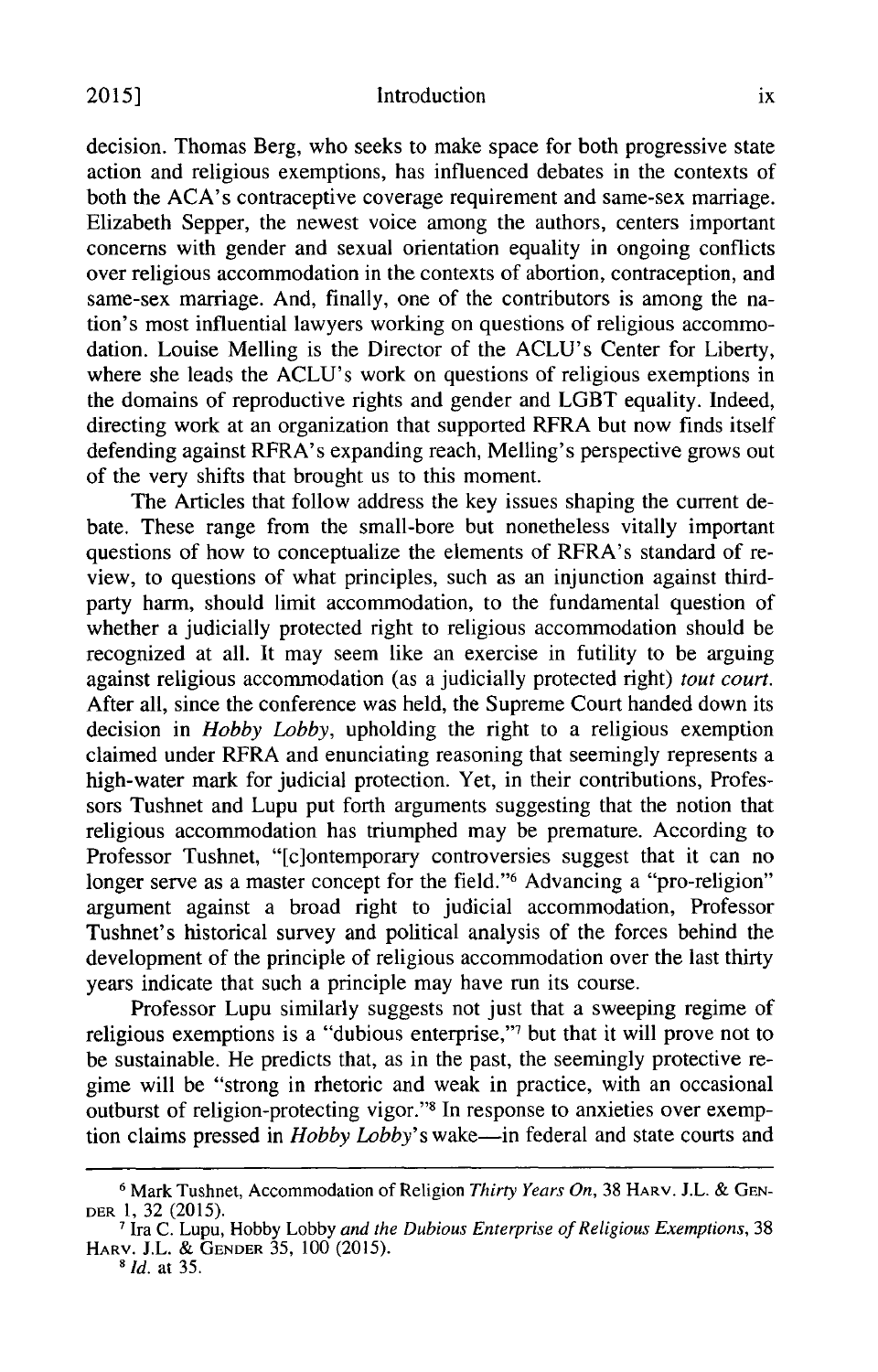in conflicts over contraception, gender equality, same-sex marriage, and LGBT equality-Professor Lupu suggests that religious exemption regimes "will, yet again, shrivel rather than prosper."9

In the face of recent developments—including ongoing challenges to the religious accommodations offered by the government to those objecting to the ACA's contraceptive coverage requirement—these predictions might seem quixotic. But it is worth remembering that it was barely twenty-five years ago that *Employment Division v. Smith* had seemed to sound the death knell for judicial religious exemptions. Yet, ironically, it was *Smith* that precipitated mobilization for judicial religious accommodation, not only leading to the legislative backlash that culminated in the passage of RFRA and the subsequent passage of the Religious Land Use and Institutionalized Persons Act (RLUIPA), but, on a broader level, emboldening religious groups to make claims to religious exemptions with much greater frequency than they had before *Smith.*

Whether *Hobby Lobby* will prove to be the mirror image of *Smith* in this regard, precipitating a pendulum swing in the other direction, as the *longue durée* analyses put forth by both Professors Lupu and Tushnet suggest, only time will tell. In part this will depend on how *Hobby Lobby* is interpreted. The contributions from Thomas Berg and Frederick Gedicks both make arguments for limiting the scope of its holding. Professor Gedicks, a prominent opponent of the *Hobby Lobby* claim, sees a potential "silver lining" (the subject of his "One Cheer") in the fact that "five Justices expressly recognized that RFRA does not authorize permissive religious exemptions that shift the costs of observing a religion from those who practice it to those who do not."<sup>10</sup> Those five are the four dissenting Justices and, in his usual swing role, Justice Kennedy, who joined the majority but wrote a separate concurrence emphasizing that one person's free exercise of religion cannot be allowed to "unduly restrict other persons, such as employees, in protecting their own interests, interests the law deems compelling."<sup>11</sup> Professor Berg, who is supportive of the accommodation claim sanctioned in *Hobby Lobby*, contends that the scope of religious accommodation in the for-profit sphere should not be—and will not be—too broad. His general position is that "although *Hobby Lobby* is correct that for-profit businesses should be able to assert claims, it is also correct in approaching the scope of accommodations cautiously."<sup>12</sup><br>Of course, not all of our contributors agree that the Court proceeded

"cautiously" in *Hobby Lobby*. Professor Elizabeth Sepper and ACLU Dep-

*<sup>9</sup> Id.* at 100.

**<sup>10</sup>** Frederick Mark Gedicks, *One Cheer for* Hobby Lobby: *Improbable Alternatives, Truly Strict Scrutiny, and Third-Party Employee Burdens,* 38 HARV. J.L. & **GENDER** 153, 175 (2015).

*<sup>&</sup>quot; Hobby Lobby,* 134 S. Ct. at 2787 (Kennedy, J., concurring).

<sup>&</sup>lt;sup>12</sup> Thomas C. Berg, *Religious Accommodation and the Welfare State*, 38 HARV. J.L. & **GENDER** 103, 148 (2015).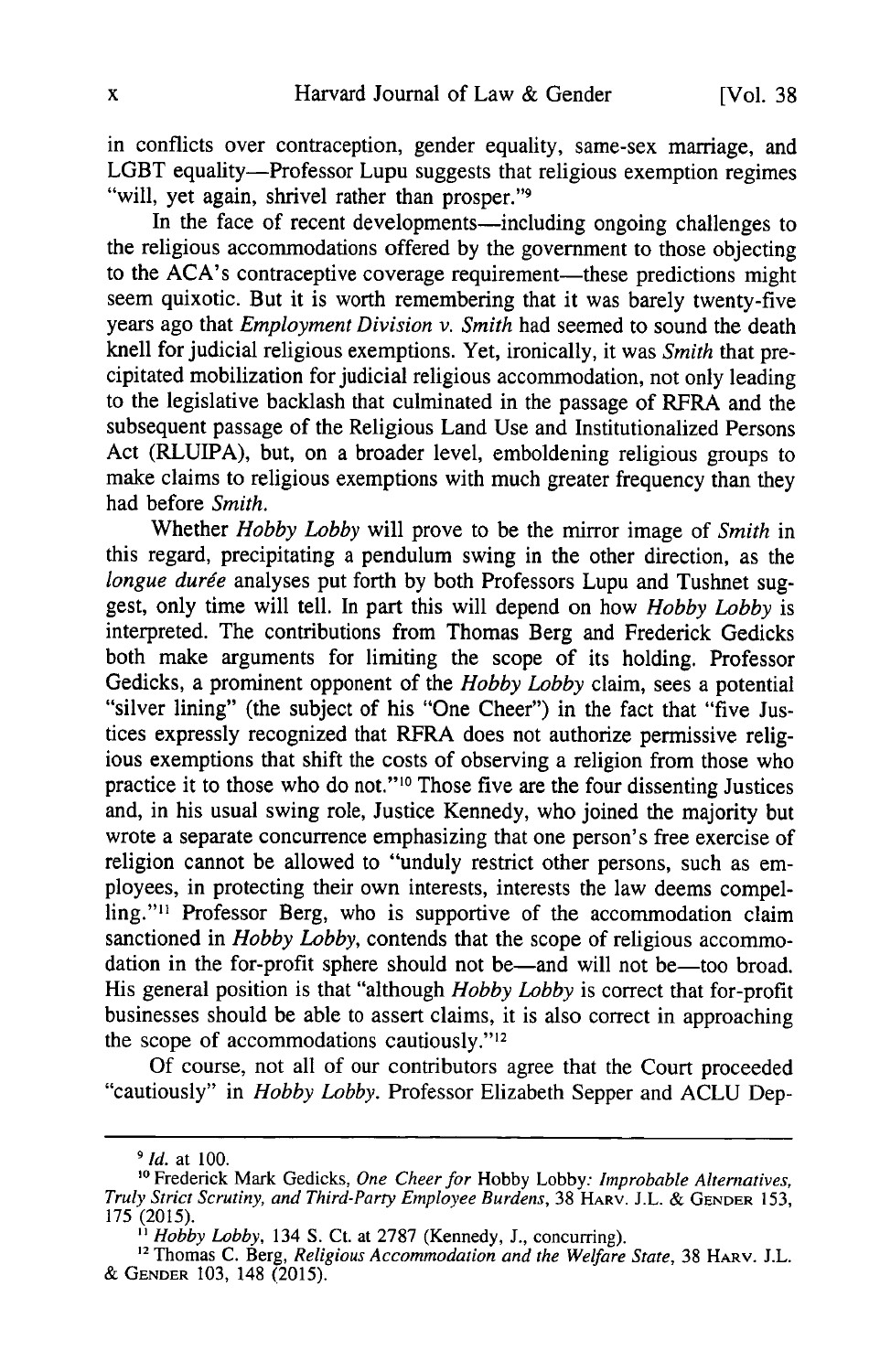uty Legal Director Louise Melling register grave concern about the reasoning in *Hobby Lobby* and its future consequences. Where others might see silver linings and limits to the scope of the principle announced in *Hobby Lobby,* they see, as Professor Sepper puts it, "a radical break with religious liberty doctrine"<sup>13</sup> without articulable or meaningful limiting principles. Moreover, they see gender being used as a faux limiting principle, with the Court, again in Professor Sepper's description, "insist[ing] that its decision was limited to the contraceptive mandate"<sup>14</sup>—thereby making it seem as if laws and regulations protecting other interests will not be subject to judicial exemptions while simultaneously undervaluing reproductive rights.

Troubled by existing "laws permitting institutions and individuals to refuse to provide abortion,"<sup>15</sup> Melling expresses apprehension at the prospect of similar laws (or judicial holdings) threatening access to contraception. And seeing threats beyond gender equality and reproductive healthcare, she calls attention to the harms that religious exemptions can inflict on LGBT people. With her keen knowledge of how disputes are playing out on the ground, Melling reveals an often-overlooked danger of religious accommodations. Against those who counsel accommodation as a way to reduce and settle conflict, thereby paving the way for a gradualist approach to cementing egalitarian norms, Melling warns that accommodations, like the one granted in *Hobby Lobby* and those sought from LGBT antidiscrimination laws, can "intensify . . . conflict."'6 Calling attention to the important role that law plays in shaping social norms, she raises the possibility that accommodation may legitimize and solidify traditional values in the realms of sexuality and gender, rather than (as numerous commentators have proposed) facilitating a gradualist approach to social change.

Ultimately, there is profound disagreement among our writers about the scope of the *Hobby Lobby* holding and what it portends for the future of judicial treatment of religious accommodation. In this set of symposium contributions, Professor Berg stands out as the lone proponent of the type of religious exemption sanctioned in *Hobby Lobby.* (More writings broadly sympathetic to claims to religious accommodation are represented in the conference proceedings being published in the *Harvard Law & Policy Review* and the *Southern California Law Review. <sup>7</sup> )* Even beyond his distinc-

**<sup>&</sup>quot;3** Elizabeth Sepper, *Gendering Corporate Conscience,* 38 **HARV.** J.L. & **GENDER** 193, 193 (2015).

<sup>&#</sup>x27;4 *Id.* at 222.

**<sup>11</sup>** Louise Melling, *Religious Refusals to Public Accommodations Laws: Four Reasons to Say No,* 38 HARV. J.L. & **GENDER** 177, 186 (2015). *'6*

*1d.* at 188.

<sup>&</sup>lt;sup>17</sup> Of these, only one--the piece by Michael A. Helfand-specifically endorses the holding in *Hobby Lobby,* and that endorsement is qualified, based on the articulation of a test of "implied consent" that would support the right of some for-profit businesses to an exemption from the contraceptive coverage requirement but not others. *See* Michael A. Helfand, *Religious Institutionalism, Implied Consent, and the Value of Voluntarism,* 88 S. **CAL.** L. REV. (forthcoming 2015).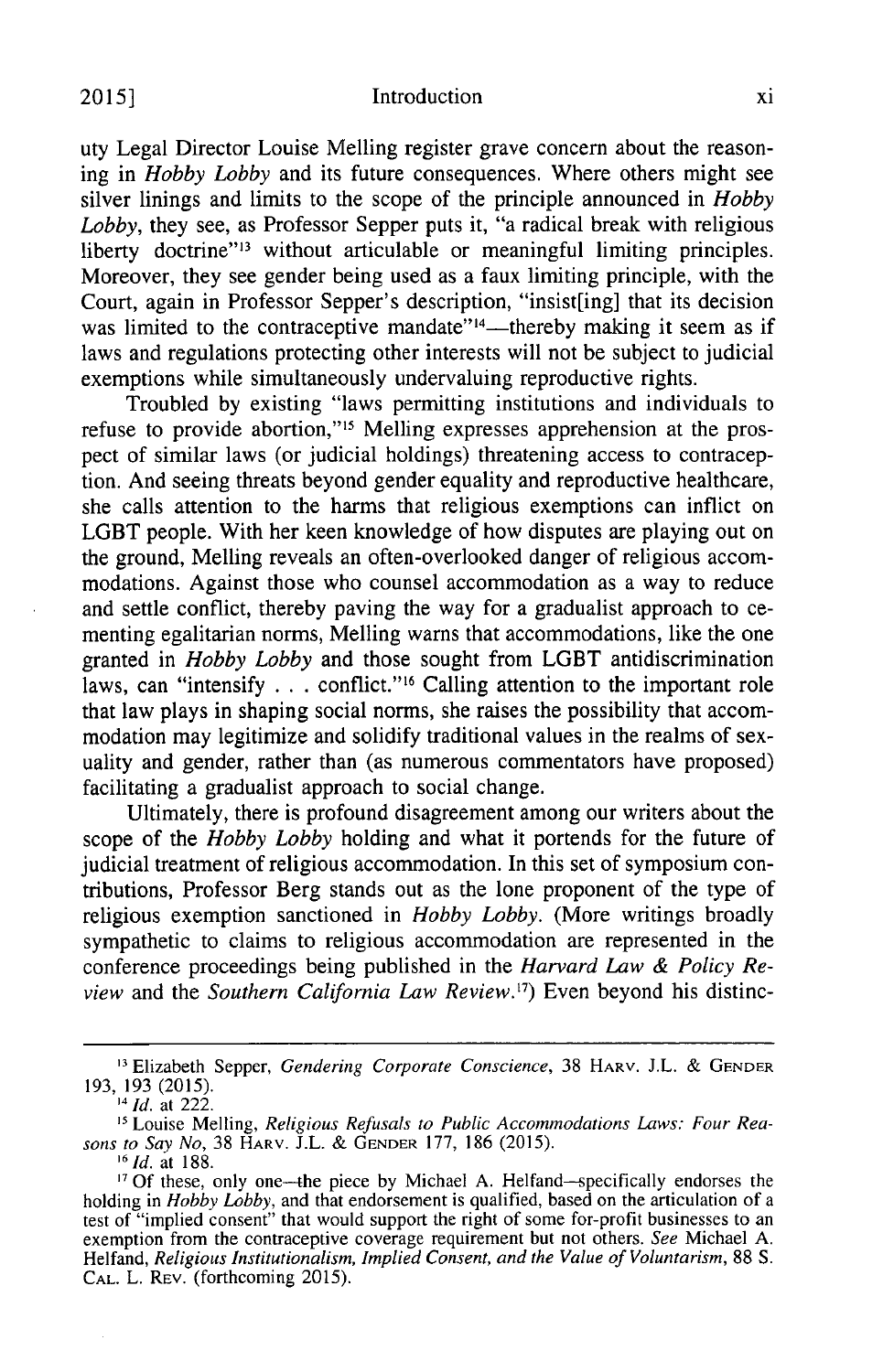tive prescriptive position, Professor Berg's analysis represents an interesting contrast with other authors in this symposium issue. Whereas Professor Tushnet advances a "pro-religion" argument in favor of strict separation between church and state and against judicial religious accommodation, Professor Berg offers a "pro-progressivism" argument in favor of religious accommodation. More specifically, he articulates an argument in favor of a right to religious accommodation based on progressive premises generally supportive of government regulation. Whereas Professor Sepper argues that "[l]ike *Lochner's* liberty of contract, *Hobby Lobby's* corporate conscience threatens the integrity of a wide array of regulations of commercial life," $18$ Professor Berg aims for a limited right to religious exemptions (but one capacious enough to support *Hobby Lobby)* which does not threaten the regulatory state. Professor Berg seeks to refute not only progressive critics of religious exemption but also more conservative voices that have linked their advocacy for religious exemptions to a more generally hostile stance toward the "welfare state." In staking out his position, Professor Berg pointedly parts company with Melling, Professor Gedicks, and Professor Lupu. Whereas they identify the dangers of religious accommodations that impose harm on specific third parties, Professor Berg supports the Court's position that, in a world of extensive regulation, any government regulation could be framed as benefiting a third party, "tum[ing] all regulations into entitlements to which nobody could object on religious grounds" and "rendering RFRA meaningless."<sup>19</sup> According to Professor Berg, this does not (or need not) amount to an argument *against* the regulatory state, but rather constitutes an argument for religious accommodation *in* a regulatory state. Ultimately, whereas Melling warns against compromise through religious accommodation, for Professor Berg, "[r]eligious accommodation offers the means to mediate between the expanded state and the free exercise of religion—to affirm the legitimacy of the former while preserving room for the latter."20

Compared to Professor Berg, the other authors in this symposium do not have such a sanguine view. They disagree about the compatibility between a judicial right to religious accommodation and a robust regulatorywelfare state. They are concerned that strong religious accommodation principles can eviscerate gender and LGBT equality. They question the ability of judges to decide accommodation claims impartially. They worry about the possibility that religious accommodation will fuel conflict over social norms and entrench opposition to progressive change. Indeed, they even question whether a judicial right to religious accommodation is compatible with religious freedom, in particular freedom from state corruption.

**<sup>18</sup>**Sepper, supra note 13, at 222.

<sup>,9</sup> Berg, supra note 12, at 133 (quoting *Hobby Lobby,* 134 S. Ct. at 2781 n.37). *<sup>20</sup> Id.* at 134.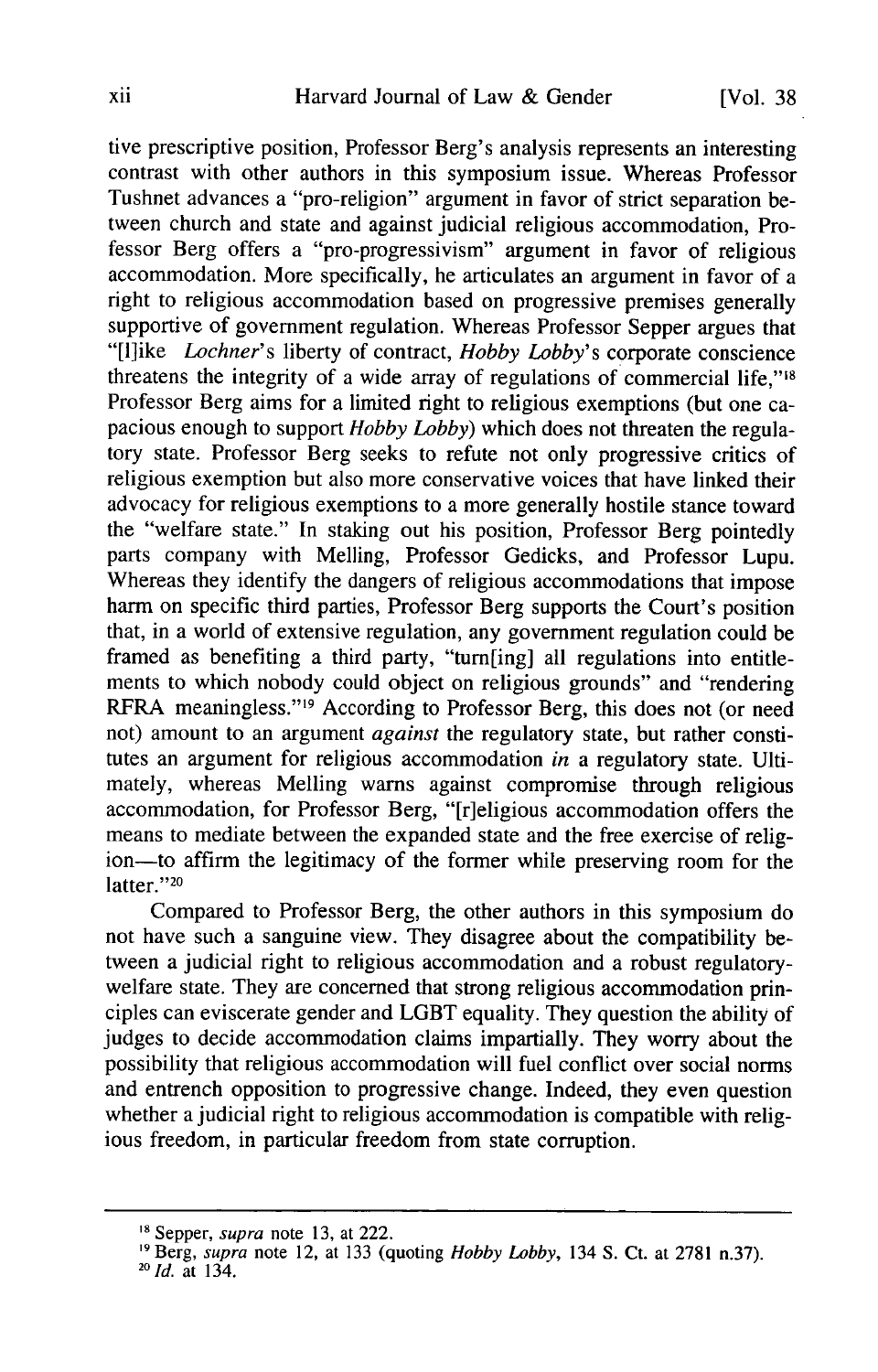Surely the authors assembled in this issue will continue to shape the law and politics of religious accommodation. We expect that their insightful contributions that follow this Introduction will guide scholars, advocates, and commentators as they debate the meaning and implications of *Hobby Lobby* and the role of religious accommodation more generally. And, more broadly, it is our hope that the conference from which these Articles emerged not only contributed to ongoing discussions over the relationship between religious liberty and civil rights but also initiated a promising new conversation, featuring a range of voices and perspectives, about the specific issues raised—but not resolved—by events over the past several months.